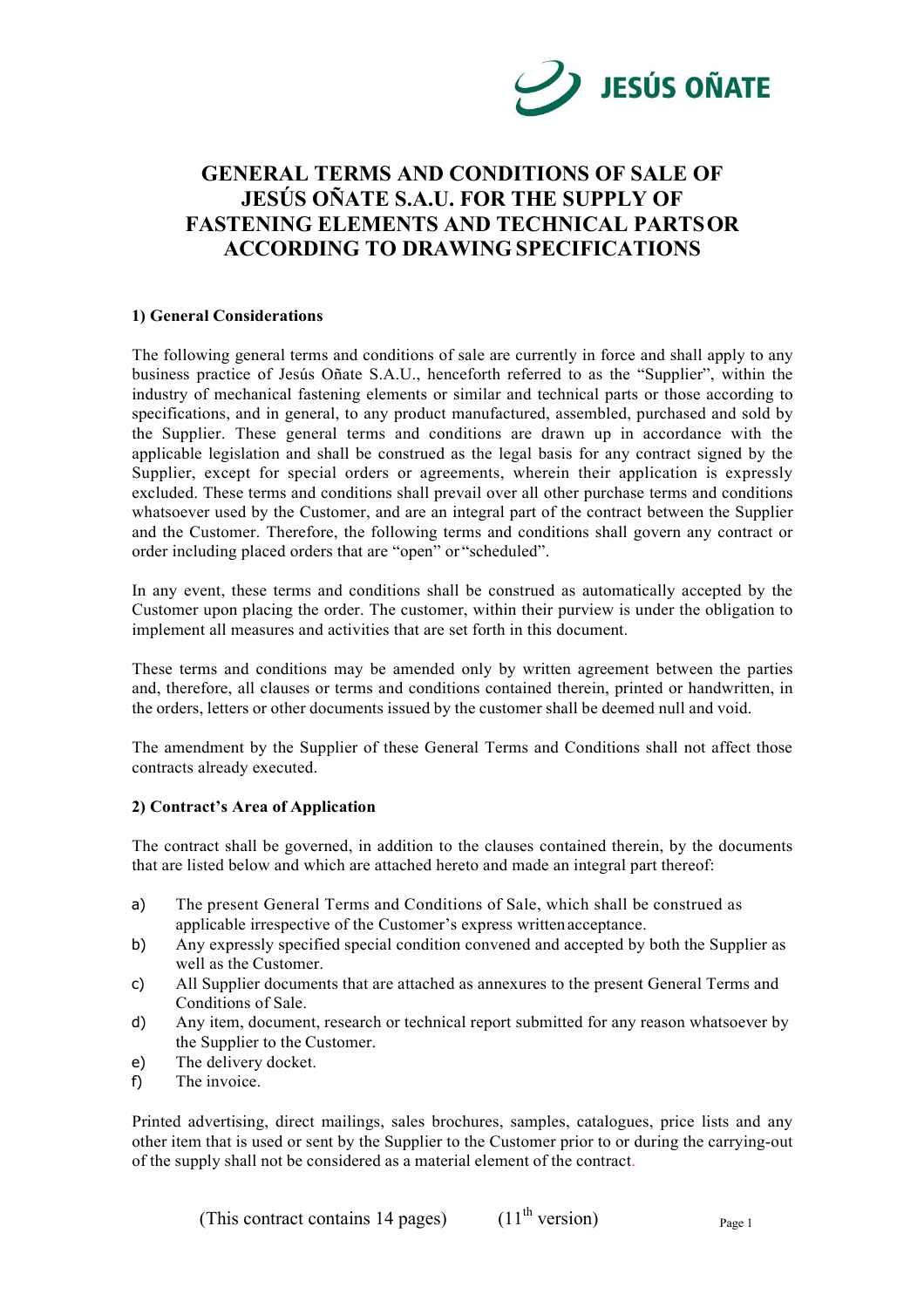

## **3) Orders and execution of the contract**

All orders shall be executed by the customer in writing and which shall be sent to the Supplier by fax or e-mail.

The order shall be construed as any document which contains the identifying items of the supply which have been carried out according to quantities, product types and prices.

The order shall be construed as having been turned into a binding contract both in the event of the express acceptance by the Supplier by means of any type of document sent by fax or e-mail, upon first supply acceptance by the Supplier.

Execution of the order shall be construed as when the Product itself is made available to the Customer, as specified in paragraph 7.2.

## **3.1) Closed order**

A closed order shall be construed as those in which the quantities, prices, terms and conditions and delivery deadlines of the product are expressly specified and which have also been specifically accepted by the Supplier.

## **3.2) Open and "scheduled" (schedules) order**

An open order shall be construed as that wherein, the Product type to be supplied and the unit price have been specified and detailed, specifying therein the estimated quantities of the product to be consumed by the Customer within an expressly specified period (weeks / months/ years) which have been convened between the Supplier and the Customer. The quantities and delivery deadlines shall not be construed as binding upon the Supplier.

A "scheduled" order shall be construed as that wherein the Product type and the unit price have been specified and detailed, specifying the minimum and maximum quantities of product to be delivered according to the predetermined schedule.

Each open or scheduled order is to be converted within a timeframe convened in a closed order which must be submitted for the Supplier's acceptance. This order shall expressly specify the quantities and delivery deadlines of the Products ordered by the Customer.

The Supplier is not under any obligation to warrant the delivery of additional quantities of the Product, or the deadlines of such deliveries which would be very difficult to meet.

The Customer may request to vary the contents of an open or scheduled order provided that the minimum quantities referred to in paragraph 3.4 of this term and condition are met, and the Supplier shall undertake his/her best endeavours to meet the Customer's requests improving their manufacturing capacity (means, personnel, raw materials etc.), assembly and transport. It shall be understood that in view of the abovementioned responsibilities, the Supplier shall ensure that its supply, manufacturing and product delivery structures are as flexible as possible. In the event of a request for variations in an open or scheduled order, the Supplier is under the obligation to notify the Customer regarding possible price differences: this variation shall be applied either in the event that the express acceptance by the Customer comes into play or it is considered "in force" from the first delivery of the Product after the request for amendment of the order has been accepted by the Supplier.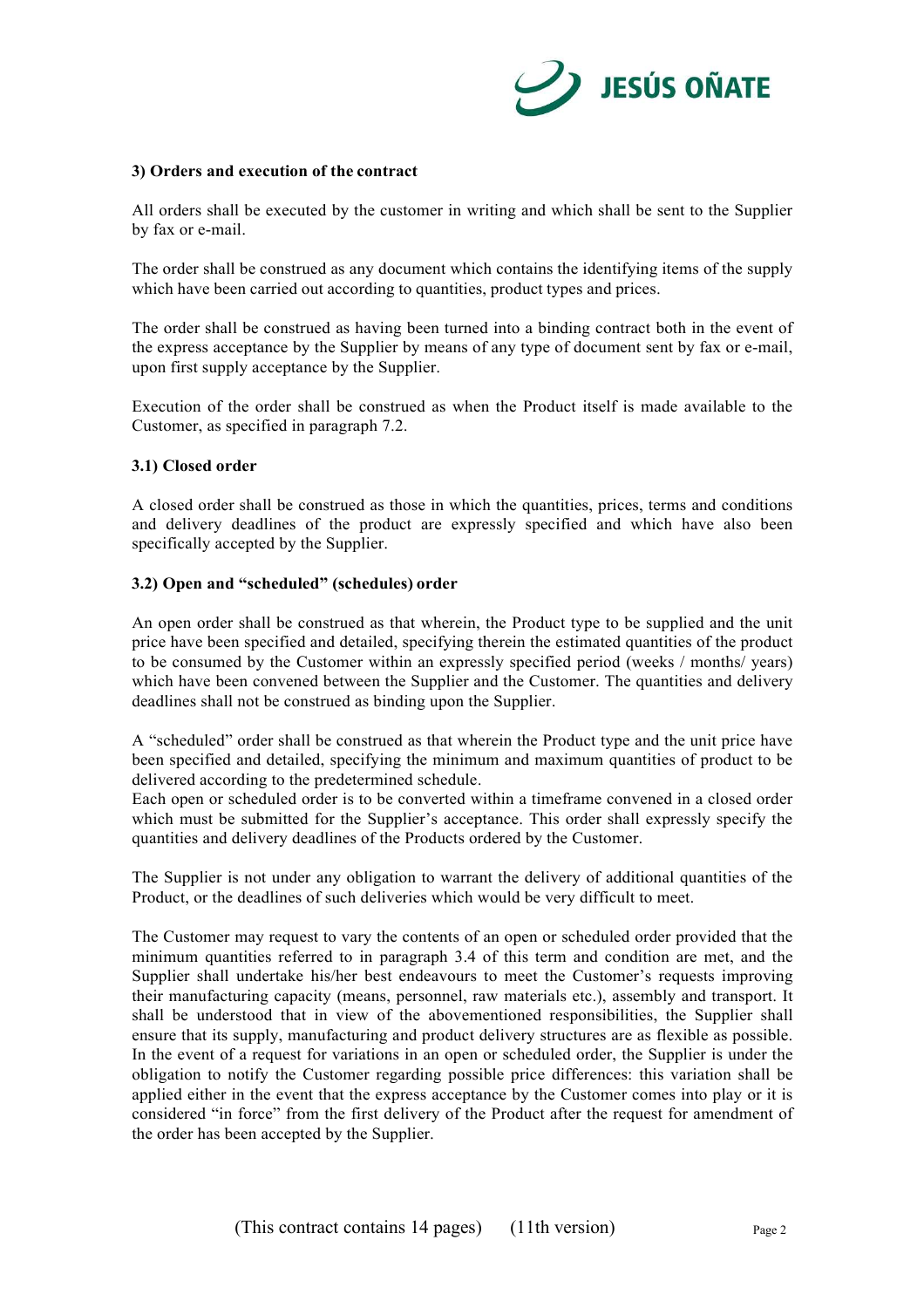

## **3.3) Order amendments**

Any amendment to the Contract that the Customer may request, including open and/or scheduled orders, must be expressly accepted by the Supplier. In the absence of an express acceptance, it shall be construed as not having been any variations whatsoever in the previously convened contract terms and conditions, on the understanding that in any event these general supply terms and conditions shall be applied.

# **3.4) Cancellation of a closed order, or reduction in an open or scheduled order below the predetermined minimum quantities.**

Not under any circumstances, shall the Customer be entitled to cancel a closed or scheduled order or to reduce the quantities of an open or scheduled order below those amounts that were intended as minimum quantities. In the event that the Customer intends to continue in this regard, he/she shall notify his/her request in writing to the Supplier who in the following 10 days may accept or reject the Customer's request, or charge the Customer those acceptance costs. Depending on the type of contract, the cancellation or reductions of quantities in an open or scheduled order shall be construed as binding either in the event of the Supplier's express acceptance or as soon as the Customer pays the costs specified by the Supplier. Alternatively, the Customer is under the obligation to receive and pay for the Product in accordance with the terms and conditions of the contract or agreement with the predetermined minimum quantities or those convened in the open or scheduled order.

Depending on the type of contract, when determining the cost of cancellation or reduction of the quantities below the predetermined minimum in an open or scheduled order, the Supplier is entitled to include all costs incurred and borne by him/her or which will be incurred with regards to the acquisition of raw materials or otherwise unusable stock, costs related to forging tools and that of special or standard equipment, research and planning, within the limits of the non-amortised portion and in any event, all costs and any direct or indirect consequences whatsoever which have an economic impact on the Supplier. The Supplier is entitled to withhold, including even the partial payment of the amount owed, the monies received from the Customer and paid due to any reason whatsoever (as well as the joint financing of equipment and/or forging tools).

In any event, the Supplier shall make every effort to minimise as far as it is possible the costs which are to be invoiced to the Customer due to those reasons specified in this paragraph.

# **4) Preliminary and/or additional activities regarding the orders**

#### **4.1) Drawings and specifications**

Any document, drawing, estimate, technical report, evaluation, offer, analysis, as well as any information or paperwork exchanged for any reason whatsoever between the Customer and the Supplier prior to the execution of a order or during same, shall be considered as delivered only and exclusively for the specific use for which they are intended. This assignment does not entail any conveyance whatsoever of any property and/or right of any class. Therefore, the recipient is not entitled to use same for any other purpose anything that he/she may receive. The Customer and the Supplier shall mutually retain their property rights, including that of intellectual property over all the documentation which is to be exchanged. The Customer and the Supplier are mutually under the obligation to maintain utmost confidentiality and secrecy with regards to the documents, as is set out in paragraph 6 herein, with regards to the existence and contents of the documents to be exchanged. In the event that the use of the material to be exchanged is other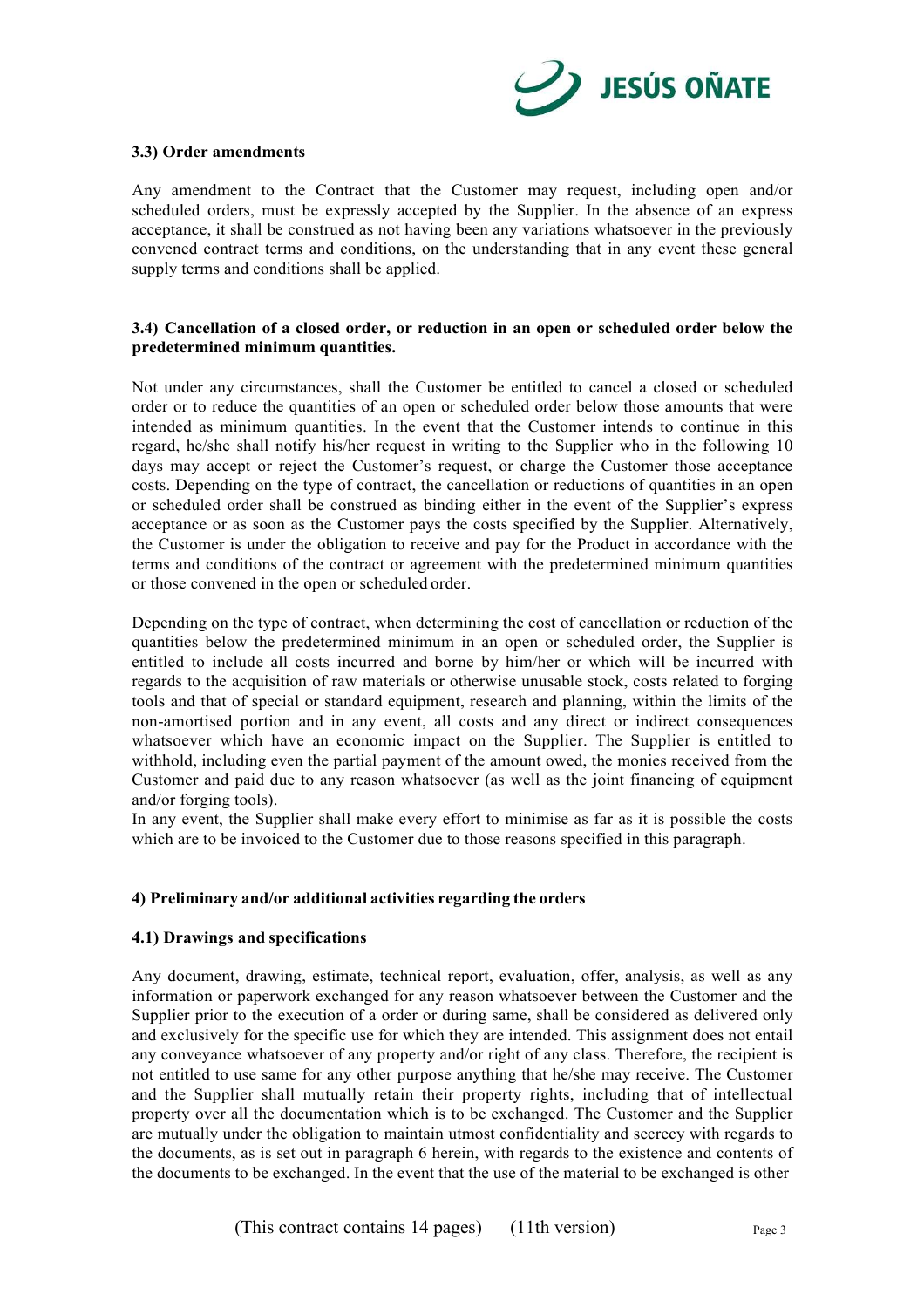

than that which is allowed or foreseen, the injured party is entitled to receive compensation for damages and losses.

## **4.2) Return of samples**

Any sample ("first samples", "PPAP"- Production Part Approval Process-), prototype, preseries, pre-finished or semi-finished items, or in any event any manufactured part sent by the Supplier to the Customer is and shall continue to remain the property of the Supplier, and the Customer is authorised to use same only for the purposes specified under the Contract signed with the Supplier. The Customer is under the obligation to ensure the safe custody of that which he/she has received and hereby undertakes to return all items received as soon as the contract is cancelled or within the 15 days after having received the express request by the Supplier. The customer shall treat all items received with utmost secrecy and confidentiality and is not entitled to possess same at his/her free disposal, nor either for direct or indirect purposes, to perform tests with the items received from the Supplier without his/her prior written consent. In the event of a breach of this clause, the Supplier is entitled to suspend and cancel any supply and seek compensation for damages and losses.

#### **4.3) Equipment maintenance (forging tools)**

Equipment, forging tools and any other item and material, including those subjected to wear and tear, which are perforce necessary to possess for the manufacture of the Product intended for the Customer, is, unless otherwise specified to the contrary in writing, the exclusive property of the Supplier. The forging tools and manufacturing equipment shall be designed by the Supplier based on his/her own methods and standard working equipment. The Supplier is entitled to invoice the Customer all costs which have been borne by the former in planning, designing and building equipment intended for the manufacture or the optimisation of the manufacturing process, so as to implement useful and effective manufacturing processes intended to maintain the price and quality levels competitive with regards to the manufactured products.

Unless a written document specifies otherwise, the Supplier is entitled to freely use any equipment, forging tool, and in general, any work means, also for manufactured items other than those which are intended for the Customer.

#### **5) Characteristics and status of the product order**

#### **5.1) Product end-use**

The Supplier hereby undertakes to manufacture the Product in accordance with the technical specifications convened with the Customer. The Product shall also meet current legislation regarding occupational health and safety and the environment. The Customer shall be liable for the use of the Product, which shall be manufactured in accordance with the procedures and processes known to the Supplier. The Supplier shall not be held liable for any unauthorised, inappropriate use or use other than that convened. Upon receipt of the Product notification should be given to the Supplier that it meets the needs and is suitable for the intended use and purpose.

Unless specified beforehand with the Supplier, or known by same, the Product supplied cannot come into contact with food products or be stored in places where materials are housed that may be explosive or are polluting agents, except for stainless steel products manufactured for the food industry.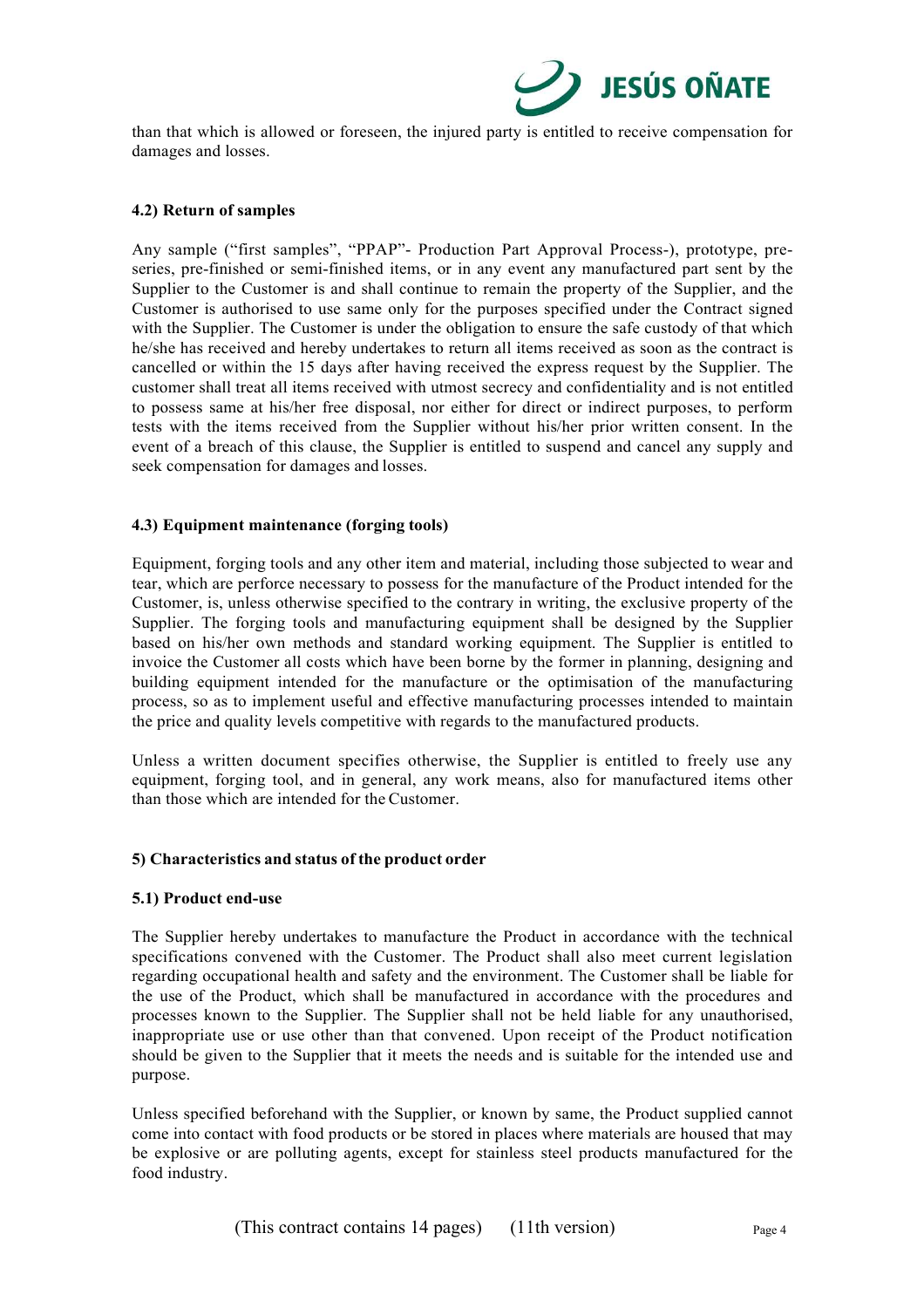

Unless prior agreement which has been expressly convened and authorised in writing, the product supplied cannot be used in the aeronautics, aerospace or nuclear industries, or other high risk applications and uses.

## **5.2) Product packaging**

The Supplier shall deliver the Product properly packaged in accordance with the current legislation on safety and hygiene. The Customer expressly states that he/she has been advised as to the standard type of packaging normally used by the Supplier and that is deemed as suitable for the former's own transport, warehousing and storage needs. These activities shall be carried out in such a way so as to ensure the proper keeping of the technical and functional characteristics of the supplied Product. The Supplier shall not be held liable for the use of packaging or containers other than those which were supplied, or from the inadequate warehousing or storage of the Product. Finally, the Customer shall be held liable for the proper and full compliance of current legislation concerning the destruction and recycling of packaging used by the Supplier.

The Supplier and the Customer may come to an agreement on the use of returnable packaging as well as returnable containers of the supplied Product. So too, the Customer is ultimately accountable for the proper use and maintenance of this type of packaging.

# **5.3) Flow of information concerning the Product**

The Customer undertakes to furnish its customers with relevant information concerning the technical and operational characteristics of the Product. The Supplier shall ensure the traceability of the manufacture of any batch of the Product until the date of delivery to the Customer.

# **6) Intellectual property rights and confidentiality clause**

# **6.1) Intellectual property rights and know-how**

The Supplier is the sole legal owner of the rights regarding any data, information, blueprints, properties, chemical composition, functional properties and anything else concerning the Product. The legal title of these rights shall continue including even after delivery of the Product. Not under any circumstances shall the execution of the supply contract constitute an assignment of intellectual property rights or use licence of the know-how concerning the Product. The Supplier, as legal owner of the aforementioned rights, reserves the rights to use for his/her own purposes the results of any verification, experiment or test that is conducted with the Product, including even after delivery.

# **6.2) Confidentiality Clause**

The Supplier and the Customer, albeit a natural person or legal entity, and herein, also the partners and/or shareholders of same, as well as any person who is their employee, are bound by the obligation to maintain confidentiality and secrecy and not to disclose or divulge any information or document that both parties mutually may have had knowledge of or had knowledge of in the drawing up of or execution of the contract, which includes, for information purposes but not limited to the following: all information, documentation, data, designs, certificates, techniques, equipment, methods, trade secrets in relation to the know-how which affect the manner of manufacturing products, application of procedures, findings, industrial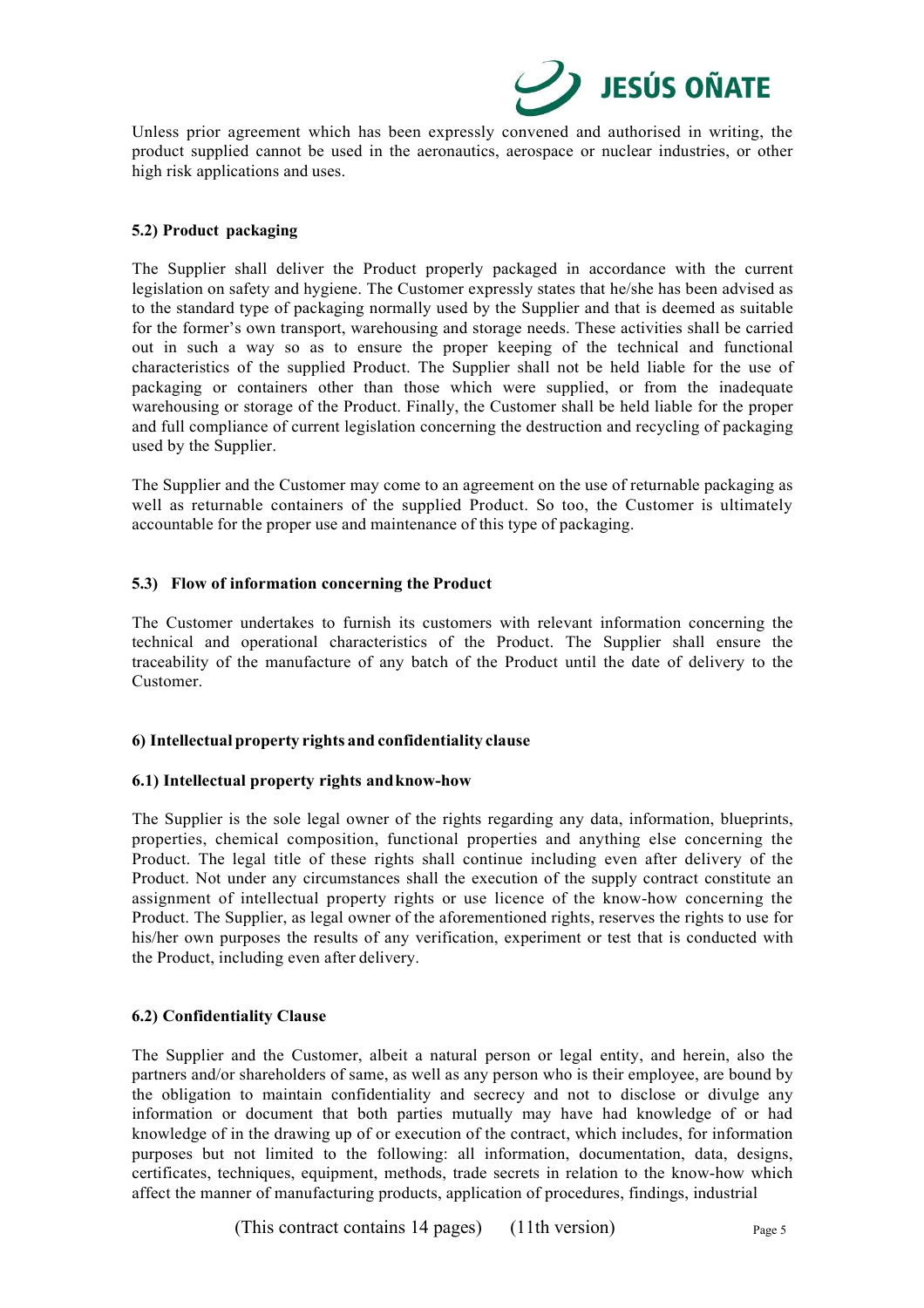

inventions or applications, manufacturing, assembly or repair procedures etc, and which have been received either verbally or in writing, via computer files, graphics or any other means, or via the assignment of specific machinery, forging tools or any other manufacturing means.

The recipient of the information, documents or materials referred to in the preceding paragraph shall be held liable for those persons under their responsibility and who are subject to the limitations specified in this clause.

Likewise, both the Supplier as well as the Customer hereby undertake to maintain with the same care all materials which have been mutually exchanged or received, in the same manner as any item which may have been received or exchanged outside their sole and exclusive property, binding the party to return same when thus requested by the other – and which does not affect the execution of the contract- and, in either event, its conclusion or rescission thereof. The Supplier and the Customer shall only allow the access to any information, document or material received from those persons who are part of the execution of the supply process.

Furthermore, the Customer and the Supplier expressly state that they are in agreement as regards to the privacy procedures, as is specified in current legislation.

If necessary, the Customer and Supplier are under the obligation to appoint, advising the name, of a person responsible for the management of the sensitive data which are sent.

The confidentiality and secrecy clause shall not apply in the event of:

- Common knowledge information, or in any case was already known when the contract was signed;
- Information that the parties already possessed before the contract was signed;
- Mandatory disclosure of information, imposed either by a judicial authority or a public authority in general.

The obligations contained in this clause shall be binding on all parties during the term of the contract and, furthermore, for a five year term starting from the termination, on any grounds whatsoever of the trade relations between same.

In the event that either party breaches the duty of confidentiality contained in this clause, said party shall be under the obligation to cease said breach, and restore the situation to its former state of balance and pay the other party compensation of damages and losses, all irrespective of the right to rescind the contract by the non-breaching party.

# **6.3) Warranty against forgeries**

The Supplier shall warrant the ownership or right to use any information, blueprint, document content and process used in the manufacture and supply of the Product. Furthermore, the Supplier warrants the absence of any patent or duty of any kind whatsoever which may bring to a halt the manufacture and sales of the Product.

In the event that the Product is manufactured in accordance with blueprints, specifications or information supplied by the Customer, he/she shall be held liable for any breach, including even in relation to the manufacturing process, of any industrial or non industrial property right which belongs to any third party, and hereby undertakes to exonerate the Supplier from any consequences arising from the availability or use, in any manner whatsoever, that this information may cause directly or indirectly to the Supplier. Finally, the Customer shall be held directly liable, and in either event shall exonerate the Supplier where appropriate, of any direct or indirect damages, as well as any costs, including legal or in relation to legal advice for the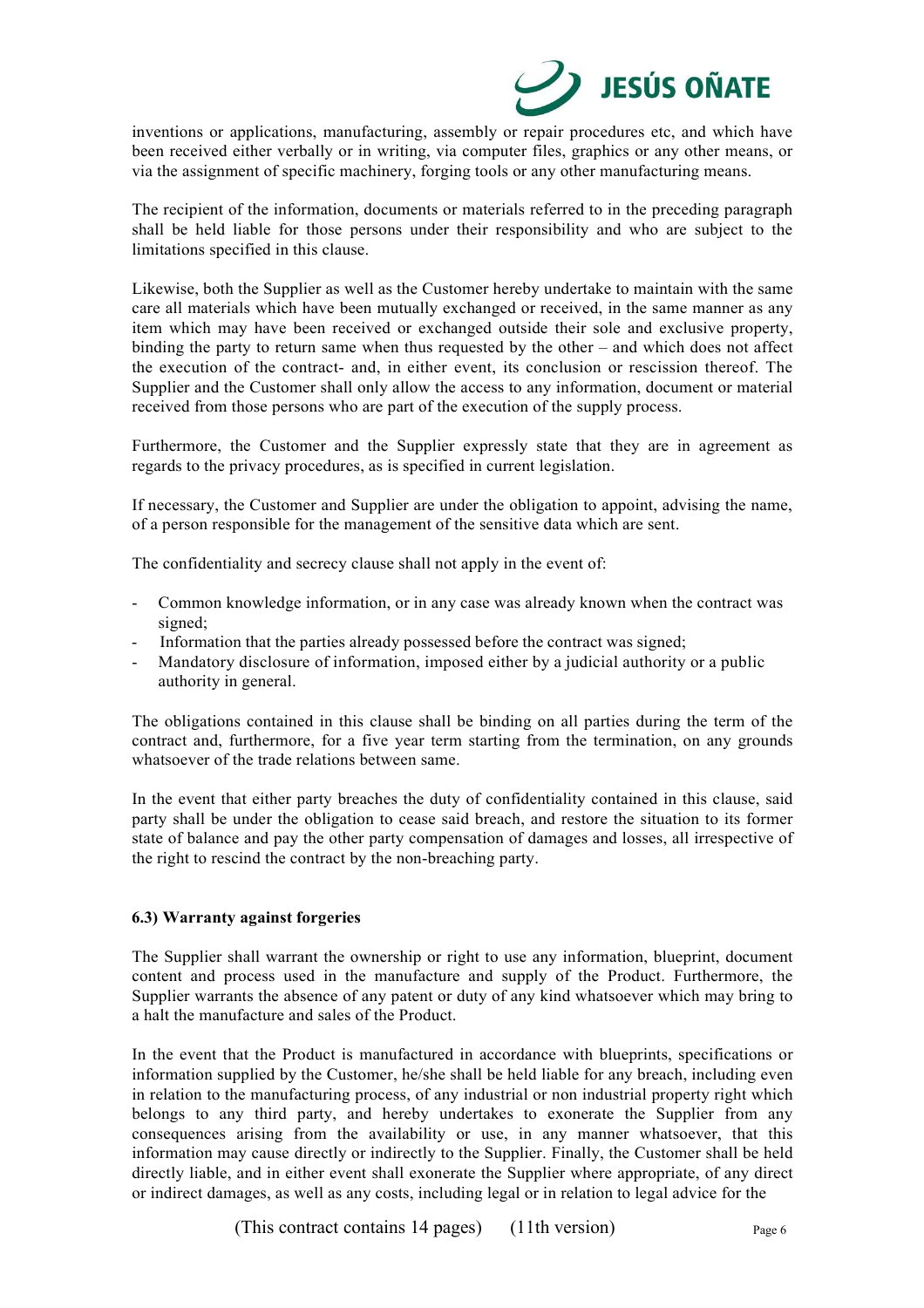

defence including solicitors' and experts' fees appointed by the Supplier, should the latter be forced to incur same in relation to legal proceedings.

## **7) Delivery, transport, inspection and acceptance of the Product**

## **7.1) Delivery deadlines**

The Supplier is under the obligation to meet the delivery deadlines convened with the Customer. Under no circumstances shall the delivery deadline be considered as essential and binding on the proper execution of the order and the Customer hereby expressly waives the right to file any claim for damages and losses whatsoever or to request the rescission of the contract in the event of noncompliance of the delivery deadline of the Product. Unless a fixed delivery deadline date has been specified, being understood that under no circumstances that this date is binding, the delivery deadlines shall commence from the date furtherest apart from among the following:

- Acceptance date by the supplier of the order received from the customer;
- Acceptance date by the Customer of the first samples (PPAP).
- Compliance date by the Customer of all preliminary contractual or legal obligations (for example, import licences, authorisations, etc.).

The Supplier reserves the right to notify the Customer of any variations in the delivery deadlines if the date change is considered particularly important. The Customer may request the Customer to carry out everything within their means so as to switch back the delivery deadlines to normal levels, but is not entitled, in any event, to refuse to receive the Product.

The Supplier reserves the right to suspend *sine die (indefinitely)* the delivery of the Product in the event of a breach of the payment of supplies.

# **7.2) Delivery conditions (Ex Works, Incoterms 2000)**

Unless specified to the contrary in writing, the delivery of the Product shall be Ex Works. From that date henceforth, all risk and liabilities in relation to the Product are transferred to the Customer.

The Supplier shall send in due course a "goods available for delivery" notice. The Customer shall receive the Product on the date and time specified in the "goods available for delivery" notice. Should the goods not be received in accordance with the aforementioned notice, the Customer shall bear any costs, disbursements or expenses which are incurred for any reason whatsoever (warehousing, insurance, handling, storage, use of space etc.). In this instance, the Supplier shall issue an invoice wherein all the amounts claimed or charged are included. The payment of this invoice shall be made in accordance with the provisions set out in paragraph 10.1.

#### **7.3) Transport, customs duty, insurance**

Unless specified to the contrary in the order, transport shall always be at the Customer's account and risk. In the event that it were necessary to do so, and under their own responsibility, the Customer may take out insurance for the Product during transport. The current applicable Incoterms conditions regarding the completion of the signing of contracts must be complied with as regards to any trade term whatsoever.

The Supplier reserves the right to accept partial delivery requests of the Product ordered.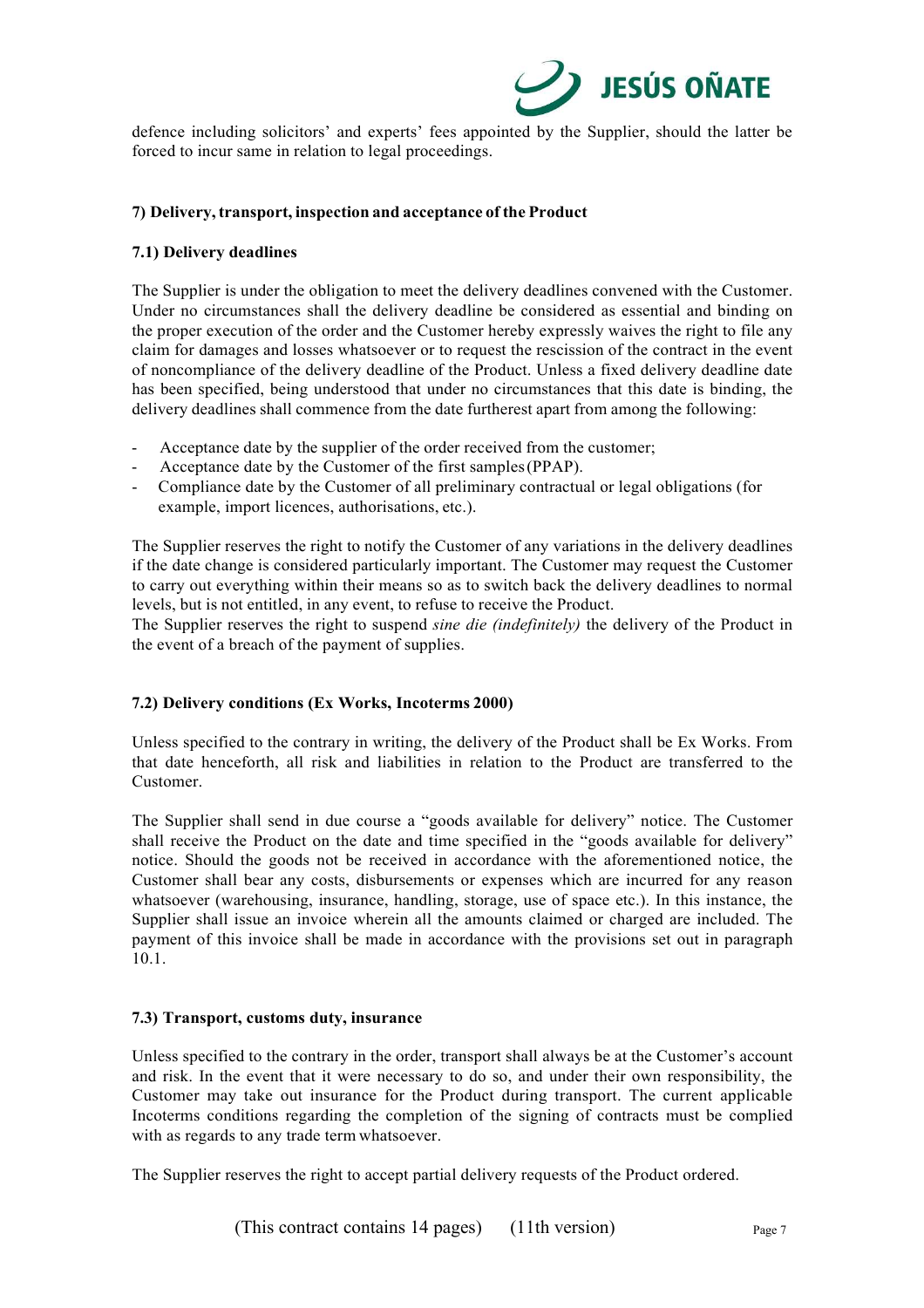

Unless convened specifically to the contrary, the Customer shall also bear the customs duties and also carry out all procedures which this gives rise to.

Regardless of the convened delivery terms and conditions, the Supplier is not under any circumstances under the obligation to take out insurance for the Product.

## **7.4) Quantity Control and types of Product delivered**

The Customer shall verify the conformity of the Product with the terms and conditions of the order upon delivery, by means of the former's staff, bearing their own costs and under their own risk and responsibility. Any dispute or reserve in relation to visible defects in the packages or that of the Product itself or differences in quality, weight or quantity as compared to the delivery docket which is attached to the Product shall be immediately recorded in the CMR (Contract for the International Carriage of Goods by Road). A copy of the CMR wherein the reserves or dispute are recorded shall be issued to the Supplier. In the absence of reserves shown in the CMR, the Product shall be deemed as accepted.

## **7.5) Supply quality level**

Unless convened specifically to the contrary at the time of placing the order, the following quality levels measured in "ppm", parts per million will be applied, to the supply of our products according to selection type applied and which is listed below in the following table 1:

| Level | Requirement                                                             | <b>Product</b><br><b>Selection</b> | Maximum values in<br>0f<br>$\mathbf{n}$ on-<br>ppm |
|-------|-------------------------------------------------------------------------|------------------------------------|----------------------------------------------------|
|       |                                                                         | <b>Type</b>                        | confirming parts of<br>the product supplied        |
|       | Parts with the highest standards of reliability for                     | $100\%$                            |                                                    |
|       | assembly and use (assembly /automatic feeding)                          | Automatic                          | 50 $(*)$                                           |
| 2     | Parts with special requirements (feeding/manual/<br>automatic assembly) | $100\%$                            | 200                                                |
|       |                                                                         | Manual                             |                                                    |
| 3     | Parts with normal requirements (feeding/manual<br>assembly)             | Statistical<br>sampling            | 900                                                |

(\*) So as to calculate this value we have borne in mind that a selection of this kind offers according to the current state of art of an average detection capacity of 10 ppm, and taking into account that we normally select four to five physical characteristics of the product, gives a result of the aforementioned value of 50 ppm.

#### **7.6) Claims concerning the presence of defects**

The Supplier is under the obligation to delivery the Product defect free and in compliance with the order specifications.

As discussed in paragraph 7.4 of this document, the customer, upon receiving the goods, shall verify the product conformity with the order terms and conditions and upon examination of its content, shall not file any claims whatsoever against the vendor alleging damages or defects in the quantity or quality of the goods.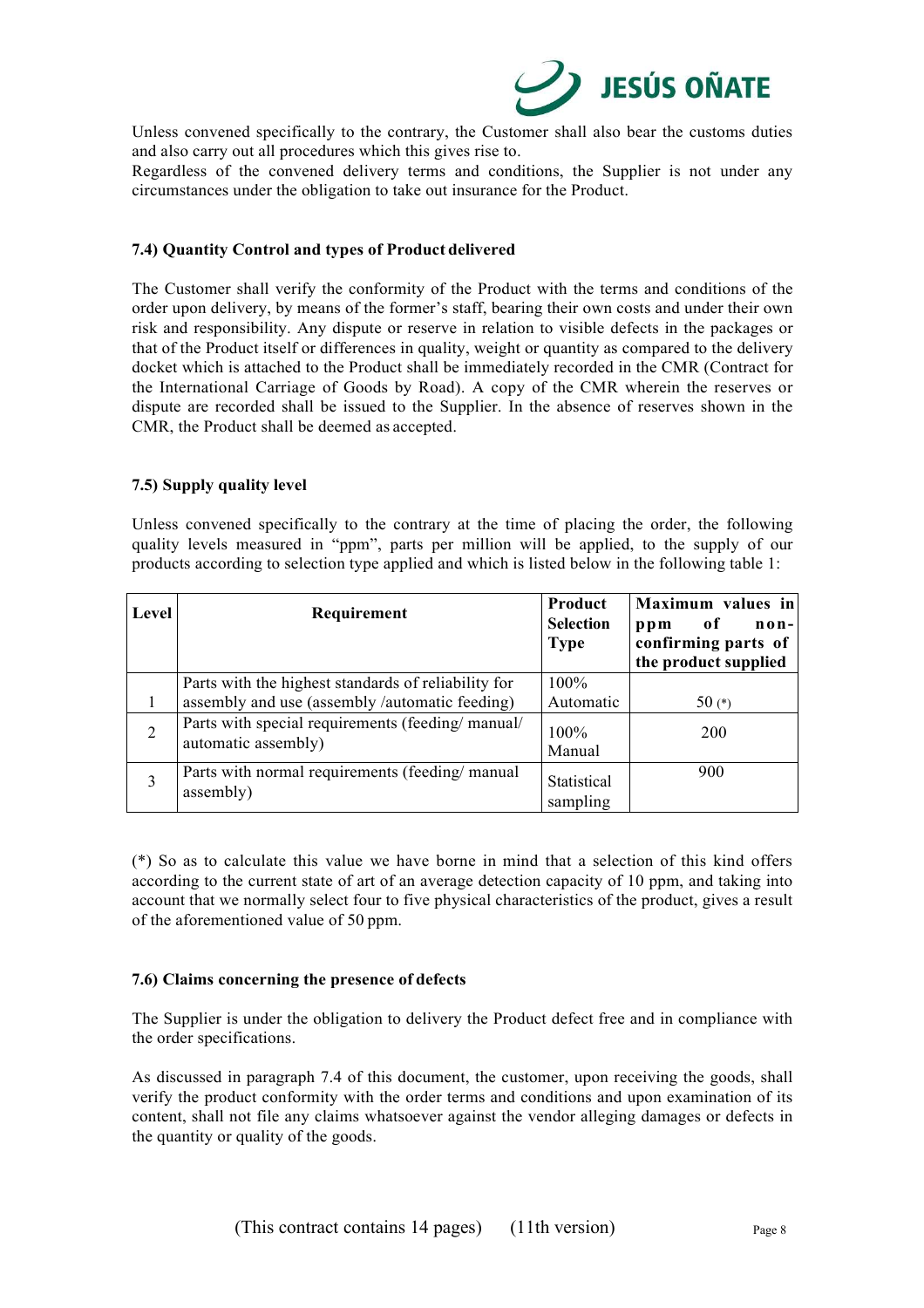

Any dispute or reserve in relation to visible defects of the Product itself or to differences in quality, weight or quality as compared to the delivery docket which is attached to the Product shall be immediately recorded in the CMR in the manner specified in Clause 7.4.

The Customer who has not made any claim whatsoever based on internal product defects, within thirty days following its delivery, shall forfeit all rights of action and recovery on these grounds against the Supplier.

If thus requested by the Supplier, the Customer shall reissue, under his/her risk and responsibility, the Product the subject of the claim. The Supplier shall repair the product, without said decision entailing admission, express or implied, of any liability whatsoever, and return same to the Customer. In this case, the Supplier shall bear the associated transport costs. In the event that the Supplier does not find any presence whatsoever of the alleged damages or defects, he/she shall request the Customer to visit the former's company so as to jointly inspect the results of the verifications and then subsequently send back the Product once again to the Customer at his/her own risk and responsibility thereof.

In any event, the Supplier may decide to replace the product the subject of the claim and send once again the replaced product to the customer without such decision implying any admission, express or implied, of liability whatsoever.

Not under any circumstances, unless the Supplier decides to replace in its entirety the Product, shall the Customer be entitled to suspend payment of the Product the subject of the claims.

For any reason whatsoever shall the Customer be authorized to automatically undertake, or leave any third party to do so, any reworking or intervention in the Product. In this case, the Product shall cease to be under warranty and the Supplier shall not be held liable.

Should the Customer, with the existence of visible defects or damages in the Product, decide not to notify the Supplier and instead chooses to use or sell same, he/she shall forfeit any right of replacement, repair or warranty.

Any claim or dispute concerning a single delivery of the Product shall not exempt the Customer from its obligations to receive and pay the remaining quantities of goods within the limits specified by the order or undertaking.

#### **7.7) Acceptance**

From the moment of the delivery of the goods or, where appropriate, after the four day time limit and in the absence of any claims whatsoever, the Product supplied shall be deemed as definitely accepted. Not under any circumstances shall the Supplier be under any obligation to replace the Product supplied after acceptance by the Customer.

#### **8) Contingency and force majeure clause**

The Supplier may suspend its supply obligations and any other contractual undertaking with the Customer due to causes beyond his/her reasonable control that is, unforeseeable circumstances of Force Majeure or Losses Caused by Acts of God, without it constituting a breach of the contract, and the deadline for the compliance of the obligation shall be extended accordingly by the entire duration and extent that the event of force majeure entails. In the event that the Supplier avails himself/herself of this right, he/she shall immediately notify the Customer in writing explaining the causes of these unforeseen circumstances and shall specify, if possible, the expected duration of the suspension of its contractual obligations.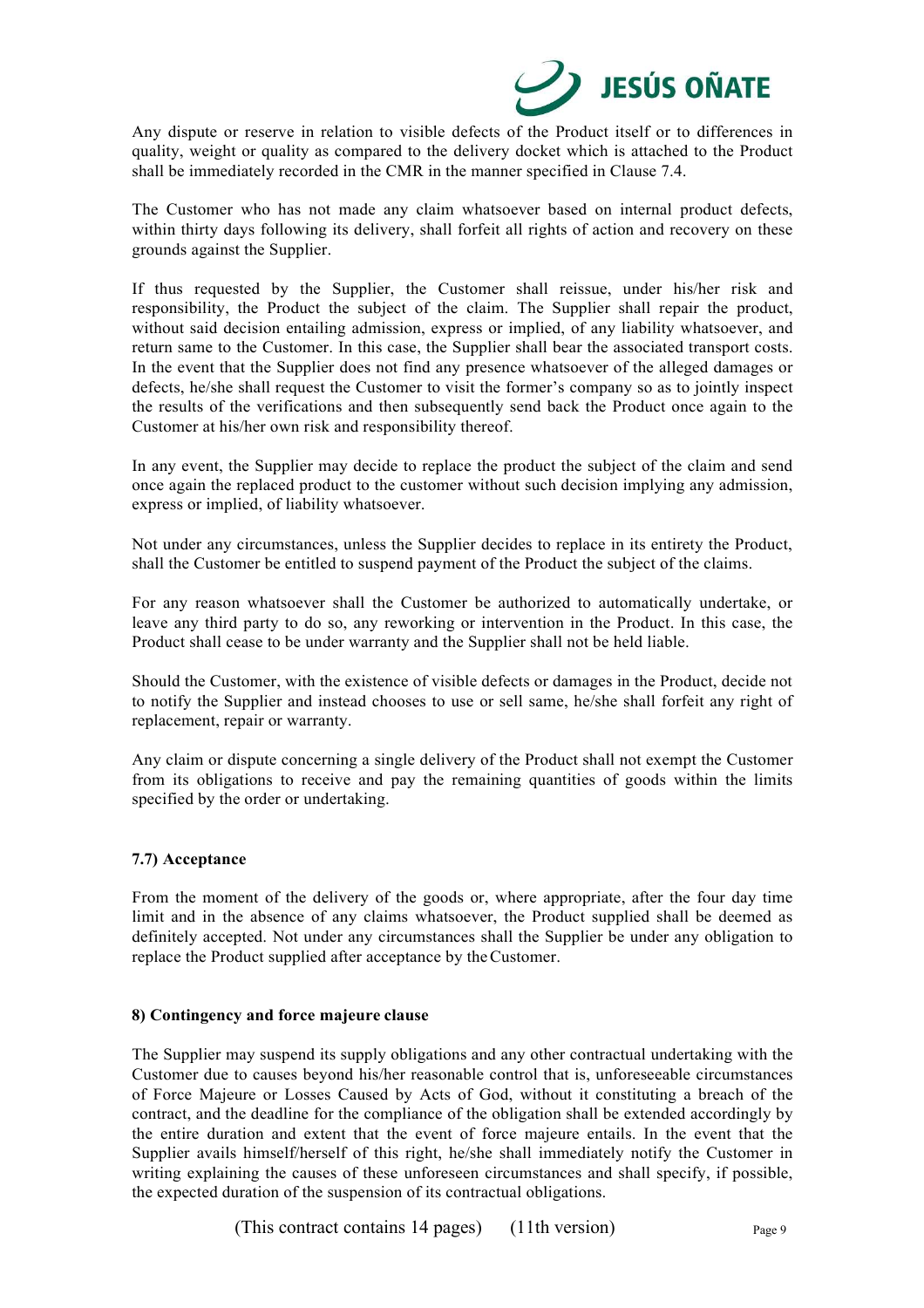

Likewise the Supplier hereby undertakes to notify in writing the Customer of the termination of the circumstances of Force Majeure and to specify the date of the first deliveries of the Product. The Customer is under the obligation to accept these deliveries.

Should the Force Majeure in question extend over a continuous period which exceeds 120 days, the parties shall hold bona fide negotiations in order to alleviate its effects, or to convene alternative arrangements that are deemed reasonable. In either event, the Customer shall receive and pay all Product quantities that the Supplier has in stock, the cost of the semi-finished products and special raw materials which cannot be used otherwise in any other manner.

Without prejudice to the generality of the foregoing, the following shall be regarded as causes beyond the Supplier's reasonable control that is, considered as Force Majeure events, although the list is for merely for information purposes and is not binding:

- Loss Caused by Acts of God (earthquakes, fires, floods, storms etc.).
- Wars, bombings, terrorist attacks.
- Industrial disputes, sit-ins, lock-outs, general, industry or plant strikes.
- Industrial disputes, general or industry strikes, sit-ins or lock-outs which involve suppliers, transport carriers , service providers, freight forwarders, post offices, public offices in general, or in any other circumstances those that participate in the manufacturing process of the Supplier.
- Ordinances from judicial and governmental authorities or public authorities in general.
- Import prohibitions, economic blockages, manufacturing shutdowns ordered by sanitary authorities or, in general, the public administration.
- Industrial damages, seizures, machinery breakdown, explosions, lack of electricity supply and other any cause which may limit or prevent manufacturing.

# **9) Definition of price**

Product prices that are supplied under this contract shall be convened in writing between the parties and are specified as such immediately upon acceptance of the order by the Supplier. Unless convened specifically to the contrary, the sale prices are considered net sales prices, net of taxes and any other expenses, and in any event, shall be "ex-works price". The Supplier shall invoice the Product based on his/her own rules or in accordance with contractual agreements entered into with the Customer. Unless otherwise convened by the parties, the sale prices shall always be shown in Euros.

#### **10) Payments**

#### **10.1) Payment terms**

Invoices shall be paid under the terms and conditions convened with each Customer. The Supplier is not under any obligation to grant any discount whatsoever for early payment of the Product.

## **10.2) Late Payment**

On the understanding that and as specified in paragraph 1, in the event of late payment of the Product, in whole or in part, within the terms and conditions specified in paragraph 10.1, the Supplier may opt to rescind the contract or continue same.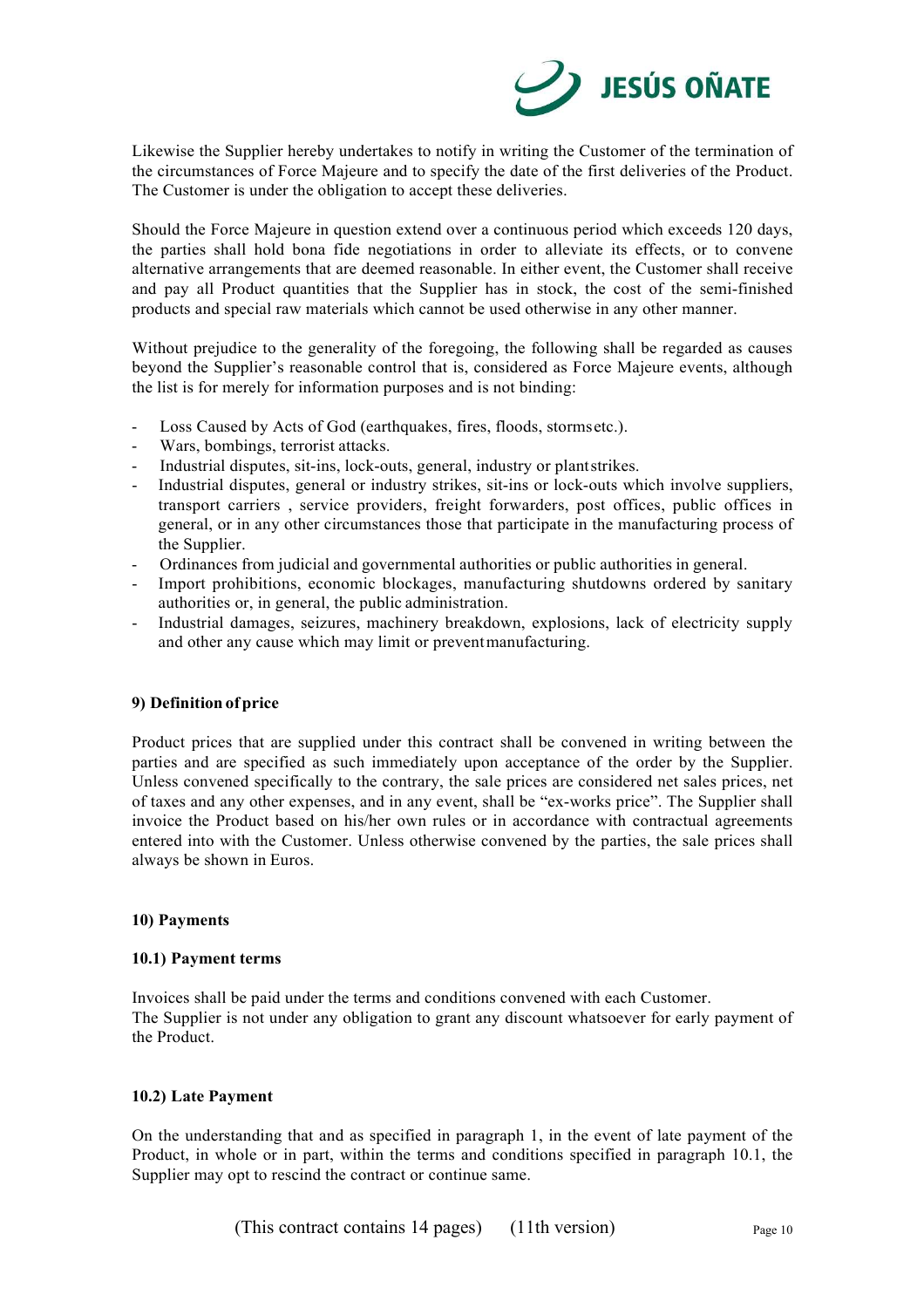

In both cases the Supplier shall be entitled to charge interests until the actual date of payment.

In the event that the compliance option is chosen, the Supplier, in addition, to being entitled to cancel or suspend any further deliveries of the product that should be made to the Customer under any order, and/or refuse any request for subsequent deliveries, and/or issue an invoice for interests, based on the terms and conditions contained in this paragraph, and shall forward same to the customer. The invoice shall also include the costs incurred by the Supplier in this regard. The customer shall immediately settle this invoice as soon as it is received. In the event that an invoice is issued for late payment interests, the Supplier shall be entitled charge any following payment made by the Customer to the settlement of the invoice issued for interests and costs and earmarking to the remaining amount, if any, to the payment of the product supplied. In the event of reiterated and serious payment breaches by the Customer, the Supplier shall be entitled to demand advance payment of the supply of the Product with a surcharge to be determined by the supplier in order to reduce the risk and gradually recover the debt.

In the event that the supplier opts to rescind the contract, the Customer shall still be under the obligation to pay the unpaid invoice together with accrued interests until its actual settlement and the subsequent damages and losses caused.

# **10.3) Credit or Balances in favour of the Customer**

Not under any causes or grounds whatsoever, shall the Customer be authorised, without the consent of the Supplier, to issue credit notes or invoices for payment claims, or in any event to charge to the debit of an account of the Supplier, amounts wherein the Supplier cannot be held and be considered as expressly liable as debtor and with said consent being specified as such in writing. Accordingly, in the absence of a written authorisation, the Customer shall not be entitled to offset or withhold any amount due to the Supplier, in this case, the Supplier shall be entitled to charge interests due to non-payment or late payment, as specified in paragraph 10.2.

In the event of payments pending in favour of the Customer, the Supplier shall be entitled to offset these amounts with the amounts due in relation to deliveries carried out or which are to be intended to be carried out.

#### **10.4) Payment guarantee for sub-contractors**

Assuming the existence of specific legislation in this regard, the Supplier and the Customer hereby undertake to reach an agreement with respect to the option of payments and direct liabilities with sub-contractors. Not under any circumstances shall the Customer be entitled to enter into direct agreements with the sub-contractors of the Supplier, thus excluding this matter from these general sales terms and conditions.

# **10.5) Safeguarding property rights**

The Product is supplied subject to the "Retention of title" clause, that is, meaning a reference to the retention of title in favour or the supplier, and therefore, the Product shall remain the property of the Supplier until complete payment of any debt whatsoever is made. The customer shall take the necessary measures to protect and safeguard this right, and shall be held liable for any consequences whatsoever which may affect the Product. The Retention of Title does not imply the derogation of the provisions contained in paragraphs 7.2 and 7.3 concerning the transfer of risk and the liability as regards to the transport and storage of the Product. Until the period between the delivery and payment in its entirety of any debt is made the customer shall possess the product as bailee of the Supplier, and therefore, the Customer is under the obligation to take all necessary measures in order not to mix the Supplier's Product with other similar products supplied by different suppliers, and shall keep the Product in specially defined and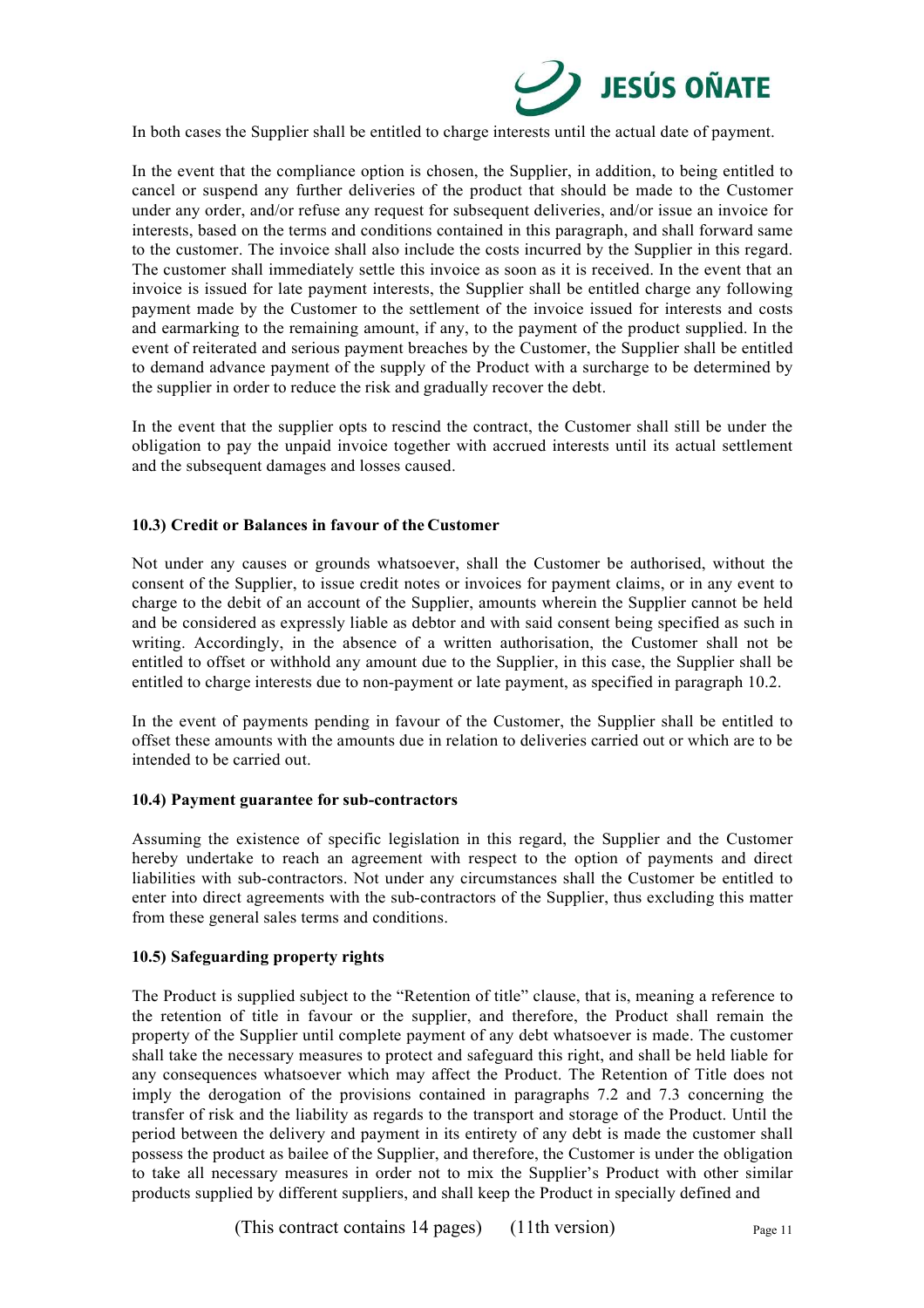

identifiable areas, being held liable for damages and losses that befall on the goods, including even unforeseeable circumstances..

The Customer is under the obligation to duly record any course of action as bailee regarding the goods that are in his/her possession and, notwithstanding, were seized under a judicial or administrative resolution, this fact shall be notified to the Supplier within the forty eight hours following the occurrence of such an event.

Similarly, in the event that due to for any reason whatsoever, for example, theft, the Customer was deprived of the property the subject of this contract, this fact should be notified immediately to the supplier so as to take measures that are considered appropriate therein, so that the Customer is exempted from his/her obligation to pay the price of the goods supplied in their entirety.

In the event that the Customer does not make payment of the price of the goods, the supplier, notwithstanding the actions that he/she may be entitled to, may visit and access the premises of the former and repossess the goods by his/her own means without the need of a prior judicial decision, or any authority, being authorised to do so by the customer from that moment henceforth.

The disposal or execution of any other disposal regarding the goods both in terms which payment has not been effectively verified shall require the prior and written authorisation of the supplier.

## **11) Liabilities**

## **11.1) Definition of the Supplier's liabilities**

The Supplier shall be held only liable for its own activities and the correct manufacture of the Product supplied, which shall have the specifications specified in the order. No other liability is within the purview of the Supplier.

Furthermore, the Supplier shall organise and perform the manufacturing processes in accordance with all current legislation in this area.

The Supplier shall not be held liable for Product defects, should these defects be conditional on:

- Materials supplied by the Customer or by a third party on behalf of the Customer;
- Planning or design errors, should these activities be carried out by the Customer or by a third party on behalf of the Customer;
- Use of machinery or equipment specified or delivered by the Customer or by a third party on behalf of the Customer;
- Treatments or handling carried out without the consent of the Supplier;
- Manufacturing errors, if the manufacturing process have been specified and validated by the Customer;
- Different use, unauthorised, anomalous, unusual or specific to the Product;
- Product defects depending on its storage, transport, maintenance or handling;
- Normal wear and tear of the Product or Product deterioration depending on events attributable to the Customer or a third party;
- Noncompliance of the recommendations, requirements or suggestions of the Supplier with regards to the maintenance, conservation and use of the Product.

# **11.2) Liability limitations and exclusions**

(This contract contains 14 pages) (11th version) Page 12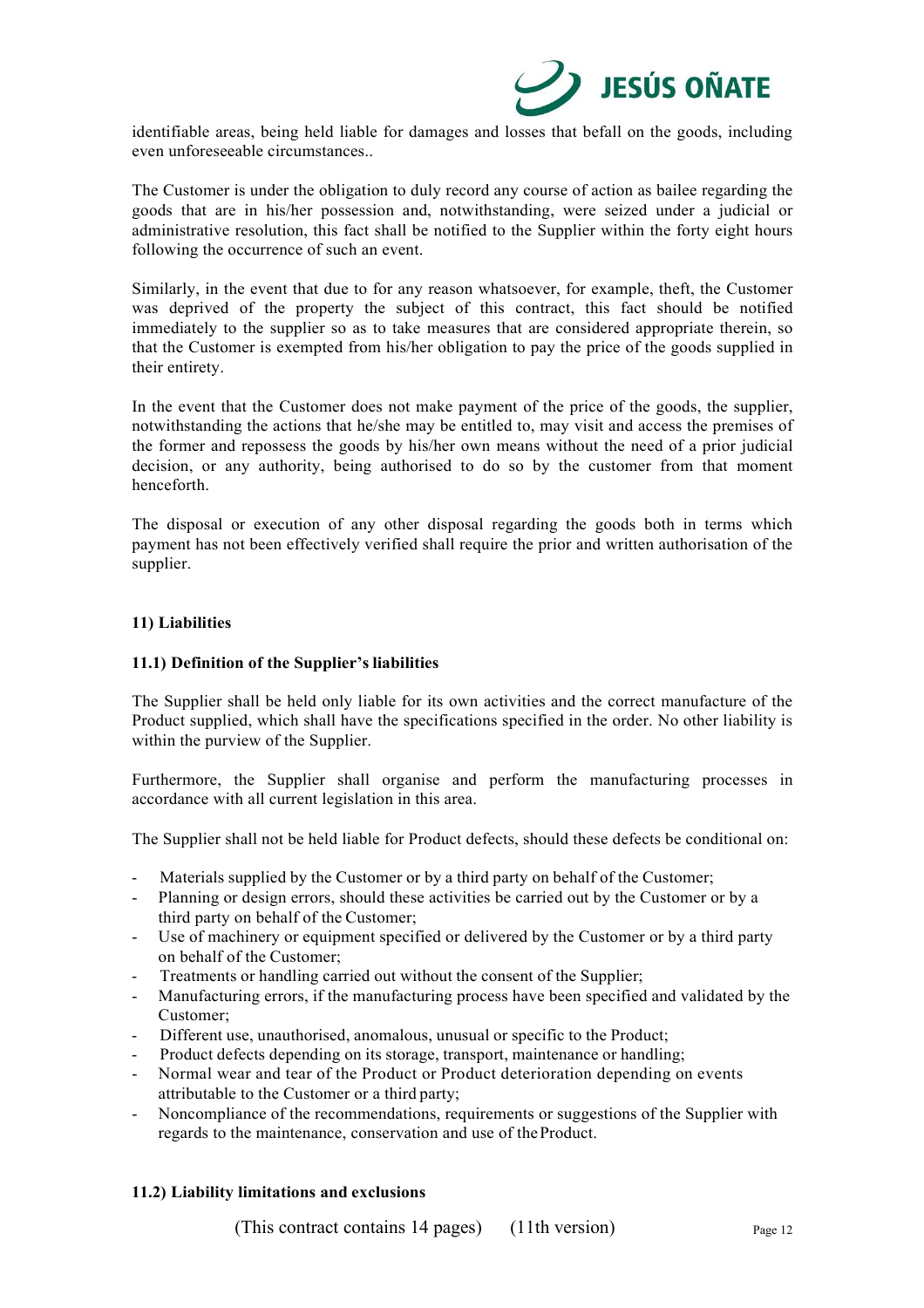

The Supplier's liability shall be limited only to direct damages caused to items, personnel or employees of the Customer and conditional on the damages or defects which may be attributed to the Supplier and which are recognised by him/her. Any liability which makes reference to indirect damages, loss of reputation, lost profits, loss of earnings, operating deficit, machinery and chain shutdowns, or in any event as an indirect result of Product defects which are expressly excluded.

Similarly, the Supplier shall not be held liable for any direct or indirect damages sustained by the Customer depending on the use of the technical documents, information, product data, technical or operational information concerning specifications etc. should this use not be specifically authorised beforehand in writing by the Supplier. Under no circumstances shall the Supplier be held liable for the non-performance of the Product supplied.

Unless otherwise expressly specified to the contrary in writing, any liability of the Supplier is hereby excluded for the following:

- Damages arising from products specifically intended for the aeronautics and aerospace industries which are necessary or completely related to the flight of aircraft or spacecraft (taxiing, take off, aerial navigation,, landing);
- Damages arising in connection with the transformation of the atom or conversion of energy, caused either naturally or artificially (fission and nuclear fusion, radioactive isotopes, grinding machines etc.)
- Damages of any kind and determined by whatsoever grounds, as a result of air pollution, contamination, pollution, infiltration, contamination of water and land crops, interruptions, depletion or deviation of springs or water streams, alteration or depletion of ground waters, mineral deposits and generally everything that is subterranean and likely to be subject to exploitation.

# **11.3) Insurance Limits**

Whether before the signing of the supply contract, before placing an order or either before carrying out the first delivery, the Supplier may send the customer a copy of the terms and conditions of the Insurance Policy in force in relation to Public Liability and Product Liability, clearly specifying the limitations which the Supplier is insured against.

Any assumption of liability of the Supplier, if applicable, shall be limited in any case, in the event of compensation, to the maximum coverage and the assumptions included in the Public Liability Insurance Policy and by the product that, regardless of the copy sent by the Supplier, are considered as expressly known and accepted by the Customer upon the placement of the order or the first delivery. At his/her own risk and responsibility, the Supplier shall maintain in force these policies, pay the premiums due and advise the Customer as appropriate, if thus requested. The customer expressly states that he/she has noted both the contents of the Policy signed by the Supplier as well as the insurance limitations, and expressly, accepts the liability limitations set forth therein, whether in which it makes reference to type or maximum coverage insured. Whereas the Customer has waived any other event of the aforementioned requests or actions, he/she shall not be entitled to request, for any reason or grounds whatsoever, additional amounts from the Supplier.

At his/her own risk and responsibility, the Customer shall advise potential third party users of the Product supplied or the manufactured products which include the Product supplied, regarding the existing liability limitations, and hereby undertakes, in either event, to exempt the Supplier from any likely lawsuit that may be filed, given that this conditions has been addressed in the convened contract clauses (price, payment).